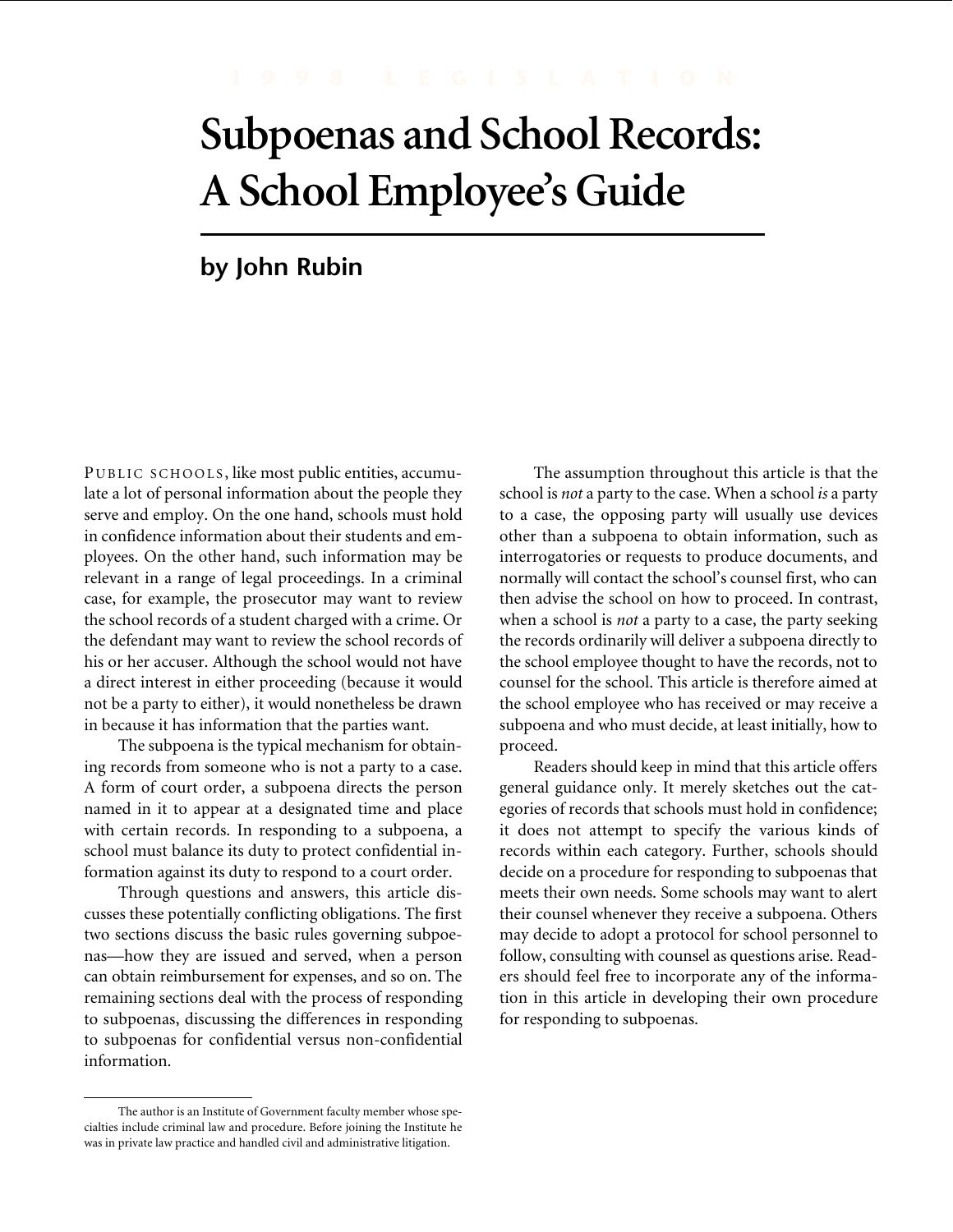# **General Principles**

### **Question 1. Are there different types of subpoenas?**

Yes. There are two basic types:

- a subpoena to testify (also called a witness subpoena), which requires the person named in the subpoena to appear for the purpose of giving testimony; and
- a subpoena to produce documents (also called a document subpoena or subpoena *duces tecum*), which requires the named person to appear and produce documents.

The subpoena that you as a school employee receive may not be specifically labeled as a witness subpoena or document subpoena, but it will state whether you are being called to testify, produce documents, or both.

### **Question 2. In what kinds of proceedings can a subpoena be used?**

A subpoena can be used to summon its recipient to a wide range of proceedings, including:

- civil and criminal trials and hearings in either state or federal court;
- depositions in civil cases, which are proceedings before trial in which the parties to the case (the plaintiff and defendant) have the opportunity to question witnesses and examine documents;
- arbitrations, which are like trials except that the "judge" who hears the evidence and decides the case is often a private attorney selected by the parties; and
- hearings before an administrative law judge or administrative agency.

In all of these proceedings, the general principles governing subpoenas are the same. There are some differences, however, in the procedural details, such as how a subpoena is issued or how far a person can be compelled to travel.

This article concentrates on trials and depositions in state court, the proceedings in which school employees are most likely to receive a subpoena. Rule 45 of the North Carolina Rules of Civil Procedure governs subpoenas for both civil and criminal trials.<sup>1</sup> Except for the

payment of witness fees (discussed in Question 14, below), the rules on subpoenas are essentially the same for both types of trials. Rule 45 also applies to subpoenas for depositions. For purposes of this article, the most important difference between a trial and a deposition is that at a deposition, no judge is present to rule on whether a subpoena is proper. This difference may affect the way you respond to a subpoena, particularly one that calls for the production of confidential records (see Question 25, below).

### **Question 3. Is a subpoena sufficient authorization for disclosure of confidential records?**

Not necessarily. Most confidentiality laws—including those dealing with student and personnel records contain some provision permitting disclosure of confidential records in legal proceedings. These provisions are not uniform, however. Some simply allow disclosure in response to a subpoena, whereas others impose stricter conditions on disclosure, such as entry of an order by a judge or prior notification of the individual who is the subject of the records. If you receive a subpoena for confidential information, you must consider the particular statute or regulation governing the records and determine the conditions under which you may disclose the information. Questions 22 through 30 discuss those conditions.

### **Question 4. What happens if confidential information is disclosed without authorization?**

Several adverse consequences may follow. Student records are protected by the Family Educational Rights and Privacy Act (FERPA), a federal law enforced by the Department of Education.2 For violations of FERPA, the Department of Education may institute proceedings to compel compliance and, in extreme cases, may terminate the offending school's eligibility for federal funds.<sup>3</sup> Further, disclosure of confidential records—concerning students or employees—could result in civil liability for the school system or even for the school employee who disclosed the records.4

<sup>1.</sup> *See* Chapter 8, Sections 59 and 61, *and* Chapter 15A, Sections 801 and 802, of the North Carolina General Statutes (hereinafter G.S.).

<sup>2.</sup> *See* 20 U.S.C. § 1232g (1998); 34 C.F.R. pt. 99 (1998) (regulations under FERPA). *See also* G.S. 115C-402 (state statute specifying that student records are not subject to the public records law).

<sup>3.</sup> *See* 20 U.S.C. § 1232g(f); 34 C.F.R. § 99.67.

<sup>4.</sup> *See generally* 5 JAMES A. RAPP, EDUCATION LAW § 13.04[3][d], at 13-80 to 13-85 (1999) (although FERPA does not confer private cause of action, aggrieved student may have claim for damages under 42 U.S.C. § 1983 and other laws); STEPHEN ALLRED, EMPLOYMENT LAW: A GUIDE FOR NORTH CAROLINA PUBLIC EMPLOYERS 44–47 (3d ed. 1999) (discussing risks of releasing personnel information).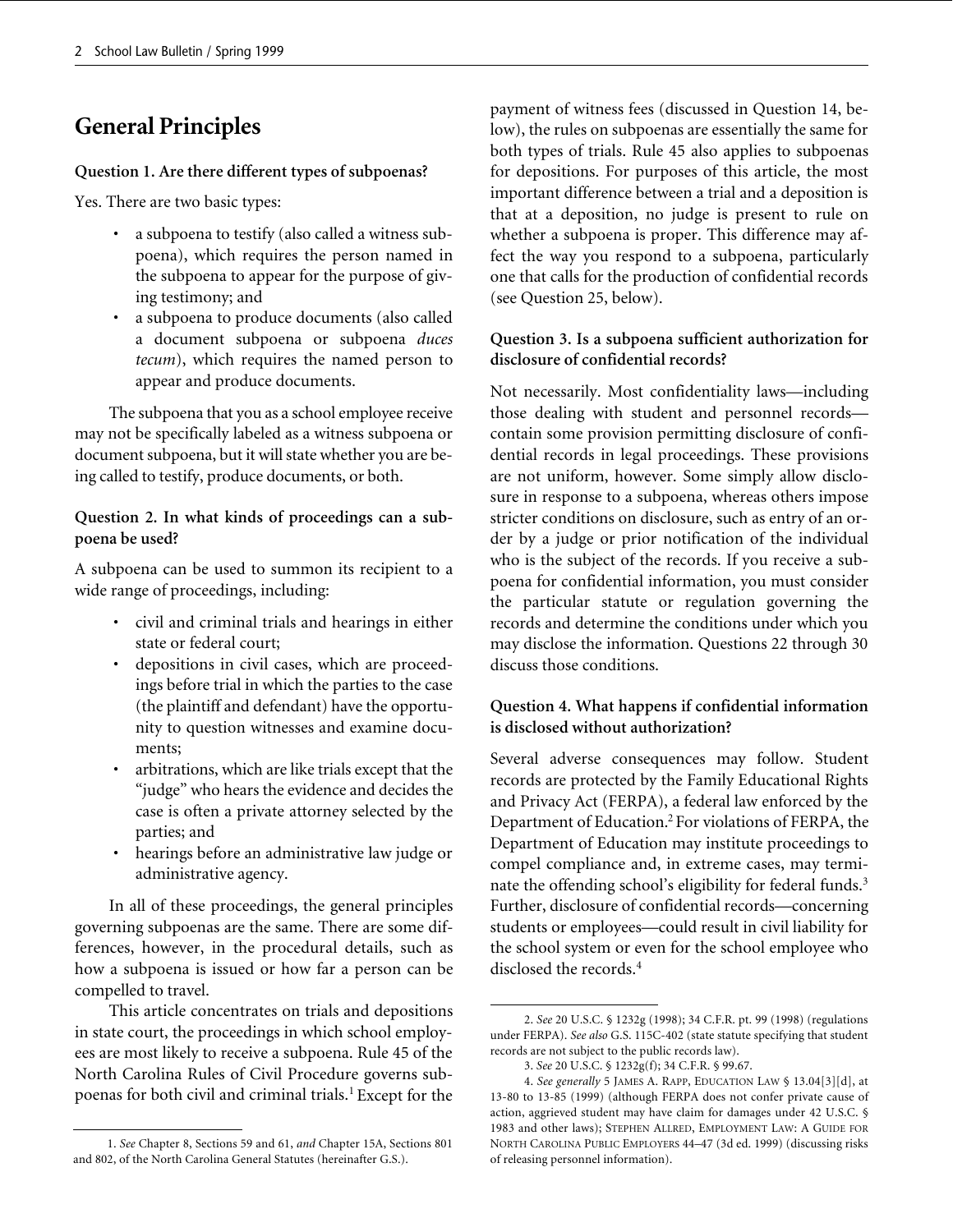Failure to maintain the confidentiality of information could also result in disciplinary action. For example, a recently enacted state statute provides that juvenile court personnel must notify a student's school of delinquency proceedings when the student is under age sixteen and is alleged to have committed a felony. The statute provides further that school personnel must keep these notices confidential and that failure to do so may be grounds for dismissal.<sup>5</sup> Even when a statute does not specifically address the matter, failure to maintain the confidentiality of records may still be grounds for discipline.

Those working in some fields could even be subject to criminal prosecution for disclosing confidential information, although none of the statutes regulating schools provide for criminal penalties.<sup>6</sup>

### **Question 5. What are permissible responses to a subpoena?**

Ordinarily you must respond to a subpoena in some fashion, even if you believe that the subpoena alone is not sufficient authorization to permit you to disclose the confidential records it seeks. You have three basic options:

- you can "contest" a subpoena if it is objectionable;
- you can try to get the person who issued the subpoena to excuse you from its requirements; or
- you can "comply" with the subpoena.

As used in this article, to "contest" a subpoena means to formally challenge it. You may do this by making a motion to quash or modify, which asks the court to

5. *See* G.S. 115C-404.

invalidate or at least limit the subpoena. In the case of a subpoena to attend a deposition, you may submit written objections to the party who issued the subpoena in lieu of filing a motion with the court (see Question 20, below). To contest a subpoena, ordinarily you will need to consult with an attorney.

In some circumstances, you may be able to make alternate arrangements with the party who issued the subpoena, as he or she has the authority to excuse you from the subpoena's requirements. For example, a party may be willing to excuse you from appearing at the proceeding if you provide the requested records in advance. You may agree to such an arrangement if the records are not confidential, but ordinarily you may not if they are confidential (see Question 26, below).

Often the easiest course is to comply with the subpoena. It is important, however, to understand the limited meaning of "compliance." A subpoena is a way of summoning you to a legal proceeding. To comply with a subpoena to testify, you must show up at the designated time and place. To comply with a subpoena for documents, you must produce the requested documents at the designated time and place. But complying with a subpoena does not necessarily mean disclosing confidential information. In many instances you may comply with the subpoena but leave the question of disclosure to the judge. For example, if you receive a subpoena to produce confidential records at trial, you may appear at the proceeding with the records—thus complying with the subpoena—and then ask the judge to determine whether the records should be released (see Questions 25 and 28, below).

### **Question 6. Are there any circumstances in which one does not have to respond to a subpoena?**

Very few. A subpoena is a form of court order. If you ignore it and a judge later finds that it was validly issued, you could be held in contempt.7 Only in the rarest of circumstances would it be safe for you to disregard a subpoena (see Question 13, below, on subpoenas for out-of-state proceedings).

In some circumstances, an attorney who reviews confidential records without authorization may be subject to civil liability. *See* Bass v. Sides, 120 N.C. App. 485, 462 S.E.2d 838 (1995) (before obtaining judge's permission, plaintiff's attorney reviewed confidential medical records of defendant that records custodian had mailed to court clerk; judge ordered plaintiff's attorney to pay defendant's attorney fees, totaling approximately \$7,000, and prohibited plaintiff from using records at trial); Susan S. v. Israels*,* 67 Cal. Rptr. 2d 42 (Cal. Ct. App. 1997) (attorney read and disseminated patient's confidential mental health records that treatment facility had mistakenly sent directly to him in response to subpoena; court allowed patient's suit against attorney for violation of state constitutional right of privacy); North Carolina Rules of Professional Conduct, Ethics Op. 252 (North Carolina State Bar Ethics Comm., July 1997) (attorneys should refrain from reviewing confidential materials inadvertently sent to them by opposing party).

<sup>6.</sup> *See, e.g.,* G.S. 106-579.11 (unauthorized disclosure of formula for antifreeze is Class 2 misdemeanor); G.S. 122C-52 (unauthorized disclosure of mental health records is Class 3 misdemeanor, punishable by fine); G.S. 126-27 (unauthorized disclosure of confidential personnel files of state employee is Class 3 misdemeanor, punishable by fine).

<sup>7.</sup> *See* N.C. R. CIV. P. 45(f); *see also* G.S. 8-63 (providing for monetary penalties for violation of subpoena).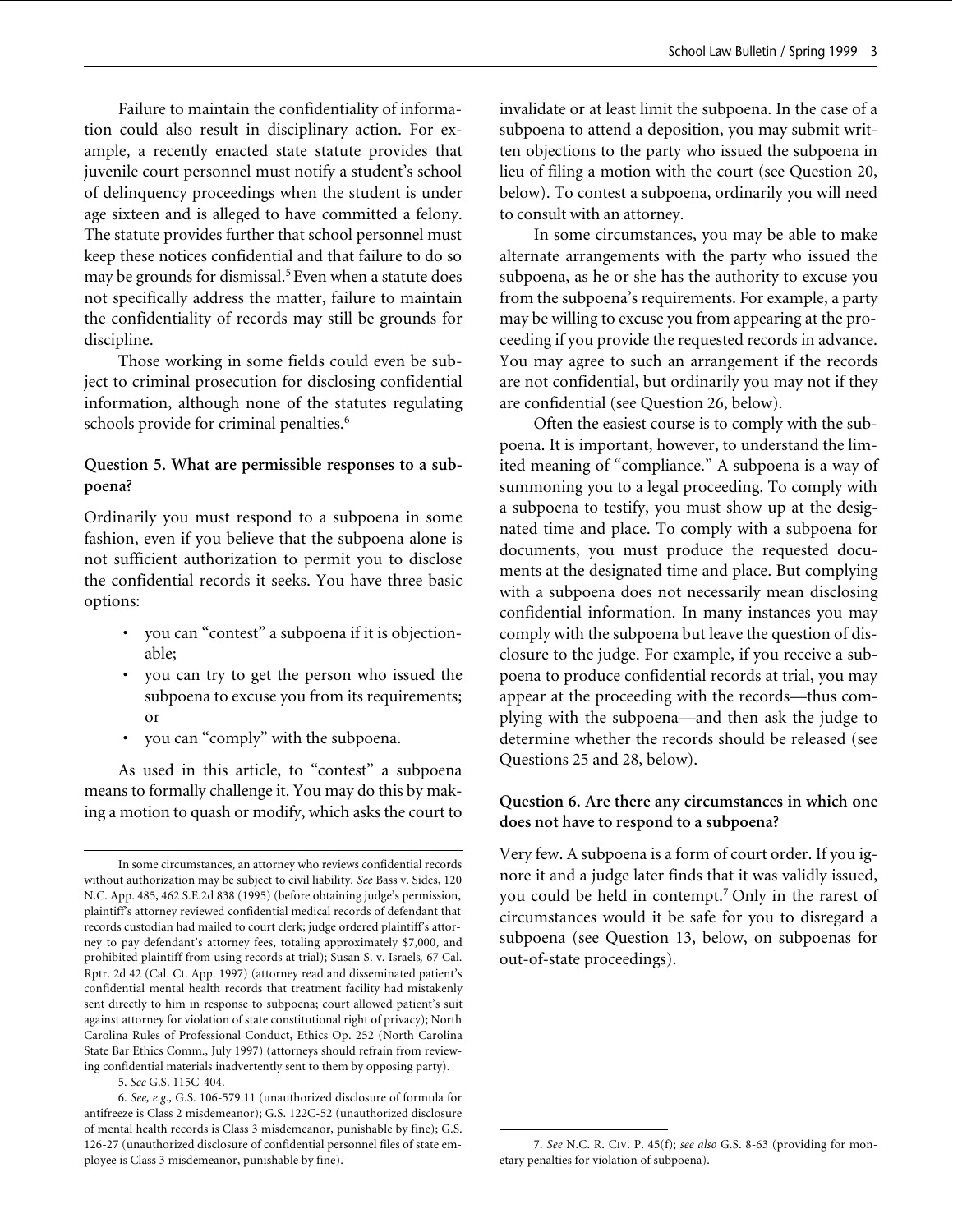# **Mechanics of Subpoenas**

### **Question 7. Who can issue a subpoena?**

Any judicial official may issue a subpoena for a trial or deposition. Judges, magistrates, and clerks of court all are judicial officials. An attorney for a party to the case also may issue a subpoena, and often the subpoena you receive will be from an attorney. A party to the case also may issue a subpoena, but only to require a person to testify, not to produce documents. For example, if John Smith is the plaintiff in a case, he could issue a subpoena to testify even though not represented by an attorney, but he would have to apply to a judicial official for a subpoena for documents.<sup>8</sup>

### **Question 8. Does a judicial official have to review a subpoena before it is issued by an attorney?**

No. An attorney may issue a subpoena without obtaining permission from a judicial official. But there is a threshold requirement: A case must be pending before an attorney may issue a subpoena.<sup>9</sup>

### **Question 9. Is a subpoena issued by an attorney considered a court order even if it has not been reviewed by a judicial official?**

Yes. A lawfully issued subpoena is a court order no matter who issues it. If you fail to respond, you could be held in contempt of court.

### **Question 10. How are subpoenas served?**

The law specifies both the persons who may serve a subpoena and the procedure they must follow. A subpoena can be served by a sheriff, a sheriff's deputy, a coroner, or any other person who is eighteen years of age or older, but the person serving the subpoena cannot be a party to the case.

Ordinarily service must be made by delivering a copy of the subpoena by hand to the person named in the subpoena (called personal delivery) or by mailing a copy—by registered or certified mail, return receipt requested—to the named person. If the subpoena requires the person only to appear and testify, and not to produce documents, it may be served by a telephone call to that person by law enforcement personnel or by a coroner.10

If you are not properly served with a subpoena, you may not be obligated to respond.<sup>11</sup> Disregarding a subpoena is risky, however. If you are wrong about the sufficiency of service, you could be found in contempt; even if you are right, defending against a motion to compel compliance or a charge of contempt could be time-consuming and expensive. Thus even if service is technically defective, the most prudent course is to respond—by complying with the subpoena, contesting it, or making other arrangements with the issuing party.

### **Question 11. How long in advance of a proceeding must a subpoena be served?**

As a general rule, there are no formal time limits on service of a subpoena. You might receive it weeks before the date and time when you are supposed to appear or right before your scheduled appearance. There are some steps that you can take, however, if you cannot appear or do not have enough time to assemble the documents requested in the subpoena (see Question 21, below).

<sup>8.</sup> *See* N.C. R. CIV. P. 45(a), (b).

<sup>9.</sup> *See* North Carolina Rules of Professional Conduct, Ethics Op. 236 (North Carolina State Bar Ethics Comm., Jan. 1997) (State Bar finds that it would be improper for an attorney to issue a subpoena if no case is pending or, if a case is pending, for a time and place when no proceeding is scheduled). Under Rule 45(a)(1) of the Federal Rules of Civil Procedure, which regulates pretrial discovery in civil cases in federal court, an attorney may subpoena documents before trial even if no deposition or other proceeding is scheduled. As in state court proceedings, however, a case must be pending before an attorney may use this procedure.

In limited circumstances, a party may obtain a subpoena or its equivalent before a case is filed. Thus some North Carolina agencies are authorized to issue subpoenas for information necessary to the agency's investigation. *See, e.g.,* G.S. 15A-298 (authorizing State Bureau of Investigation to issue administrative subpoenas to compel carriers to produce telephone records that are material to active criminal investigation). In the absence of a statute authorizing the issuance of a subpoena before a case is filed, a party must ask a judge to issue an order for production of records. *See, e.g., In re* Superior Court Order, 315 N.C. 378, 338 S.E.2d 307 (1986) (court has inherent authority in some circumstances to issue order compelling production of records).

<sup>10.</sup> *See* N.C. R. CIV. P. 45(e); G.S. 8-59 (noting that a witness served by telephone who fails to appear may not be held in contempt until he or she has been served personally).

<sup>11.</sup> *See, e.g.*, Smith v. Midland Brake, Inc., 162 F.R.D. 683 (D. Kan. 1995) (court refused to enforce subpoena where service was defective); *but cf.* King v. Crown Plastering Corp., 170 F.R.D. 355 (E.D.N.Y. 1997) (court compelled witness to comply with subpoena although it was not served by hand, finding that service is sufficient so long as it reasonably ensures the actual receipt of the subpoena by the witness).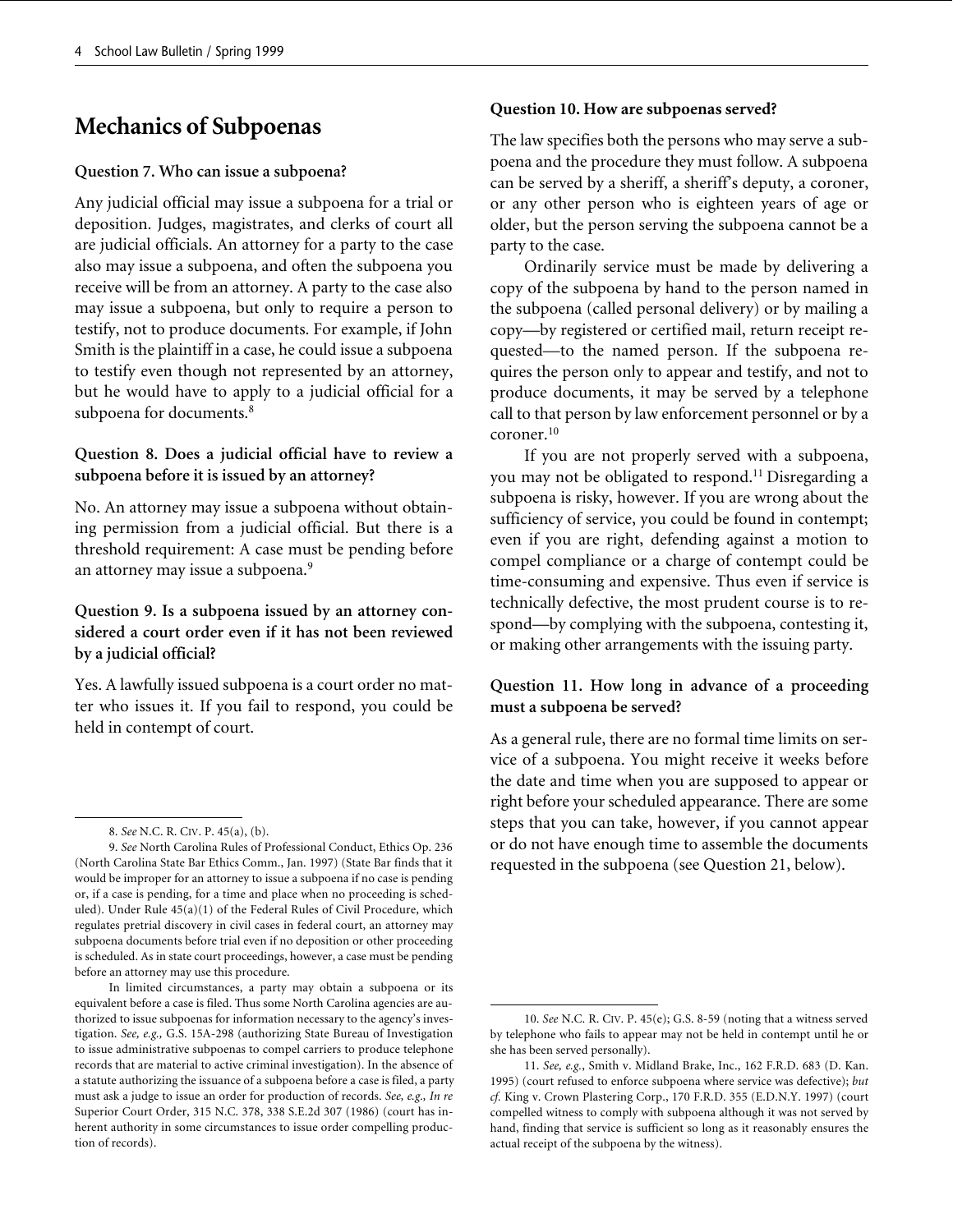### **Question 12. Can the recipient be required to appear anywhere within North Carolina?**

If the subpoena directs you to appear in court, you can be required to go anywhere within the state. Thus a person residing in one part of North Carolina can be subpoenaed to appear at a trial in a distant part of the state.

A subpoena to appear at a deposition is more limited. For cases in state court, a North Carolina resident is required to attend a deposition only in the county where he or she lives, is employed, or conducts business in person.12 If the subpoena directs you to attend a deposition outside these areas, you may object. If the issuing party is unwilling to change the site of the deposition, you should consult with an attorney about submitting written objections or making a motion to quash the subpoena.<sup>13</sup>

### **Question 13. Can the recipient be required to go out of state?**

The answer depends on the type of proceeding. A subpoena issued under the authority of a court of another state and served on a person in North Carolina is ineffective. For example, a subpoena issued under the authority of a Georgia state court would be ineffective to require a Raleigh resident to attend a proceeding in this state *or* in Georgia. (The caption of the subpoena should identify the court from which the subpoena is issued.) This is one of the few situations in which you may safely disregard a subpoena. Even here, however, you probably should consult with an attorney before deciding how to proceed.<sup>14</sup>

Federal courts have greater authority to compel witnesses to travel outside their home states. In a criminal case in federal court, a subpoena potentially could direct a witness to attend a trial anywhere in the United States. In civil cases in federal court, the general rule is that a subpoena may require a person in one state to attend a proceeding in another state only if the proceeding is within one hundred miles of the place of service of the subpoena.<sup>15</sup>

### **Question 14. Is the recipient entitled to any fees in responding to a subpoena?**

You are entitled to an appearance fee of five dollars for each day of your attendance plus travel expenses (discussed further in the next question). The procedure for obtaining these fees differs in civil and criminal cases. In civil cases (including both trials and depositions), the party who subpoenaed you is responsible for paying the fees. Some parties will include a check for appearance and travel fees with the subpoena, but a party is not obligated to pay you in advance of the proceeding. If the party does not pay you once you have appeared at the proceeding, you have the right to sue. In light of the small potential recovery, however, a lawsuit rarely would be worth the time or expense. The clerk of court will certify your attendance and travel expenses should you need proof that you appeared at a proceeding.16

In criminal cases, appearance and travel fees are paid from state funds if you apply for payment within the statutory time limits. If you wish to be paid, apply to the clerk of court immediately after your appearance.<sup>17</sup>

<sup>12.</sup> Ordinarily a person who is not a resident of North Carolina may be required to attend a deposition only in the North Carolina county in which he or she is staying or within fifty miles of the place of service of the subpoena. *See* N.C. R. CIV. P. 30(b).

<sup>13.</sup> For cases in federal court, the rules differ on how far a person may be required to travel within North Carolina. *See* FED. R. CIV. P. 45(b)  $(2).$ 

<sup>14.</sup> *See* Minder v. Georgia, 183 U.S. 559, 22 S. Ct. 224, 46 L. Ed. 328 (1902) (establishing that a subpoena is ineffective beyond state lines); *see also* Wilson v. Wilson, 124 N.C. App. 371, 477 S.E.2d 254 (1996) (disobeying an order entered by a court that lacks jurisdiction does not amount to contempt). Other devices may be used to direct a witness to attend an outof-state proceeding or at least to obtain a witness's testimony. A party may use the Uniform Act to Secure Attendance of Witnesses from without a State in Criminal Proceedings (G.S. 15A-811 through 15A-816) to compel a witness to attend a criminal proceeding in the court of another state. The party seeking the witness's attendance must apply for an order from both the state court in which the criminal proceeding is pending and the home state of the witness. *See also* Jay M. Zitter, Annotation, *Availability under Uniform Act to Secure the Attendance of Witnesses from without a State in Criminal Proceeding of Subpoena* Duces Tecum, 7 A.L.R. 4th 836 (1981)

<sup>(</sup>under Uniform Act, out-of-state witness may be required to produce documents as well as to give testimony). There is no procedure for compelling a person who is not a party to the case to attend a civil proceeding in the court of another state; however, a party may be able to require a person to submit to a deposition in North Carolina for use in a proceeding in another state. *See* N.C. R. CIV. P. 28(d).

<sup>15.</sup> *See* FED. R. CRIM. P. 17(e) (stating rule in criminal cases); FED. R. CIV. P. 45(b)(2) (stating general rule for subpoenas in civil cases and noting possible exceptions). In cases in federal court, a party also may compel a nonparty to submit to a deposition in North Carolina for use in a proceeding in another state. *See* FED. R. CIV. P. 45(a)(2).

<sup>16.</sup> *See* G.S. 6-51, -53; 7A-314 (witness fees in civil cases). A person subpoenaed in a civil case has an additional remedy if he or she has to appear for more than one day. Under G.S. 6-51, if the subpoenaing party does not pay the appearance and travel fees due after the first day, the party cannot compel the witness to remain. This provision does not apply if the subpoenaing party is the state of North Carolina or a municipality.

<sup>17.</sup> *See* G.S. 6-51, -53; 7A-314 through 7A-316 (witness fees in criminal cases). A form application for witness fees is available from the clerk of court. *See* ADMINISTRATIVE OFFICE OF THE COURTS, NORTH CAROLINA JUDI-CIAL DEPARTMENT FORMS MANUAL, AOC-CR-235 (Jan. 1995). In limited instances (in civil or criminal cases), the court may require payment of an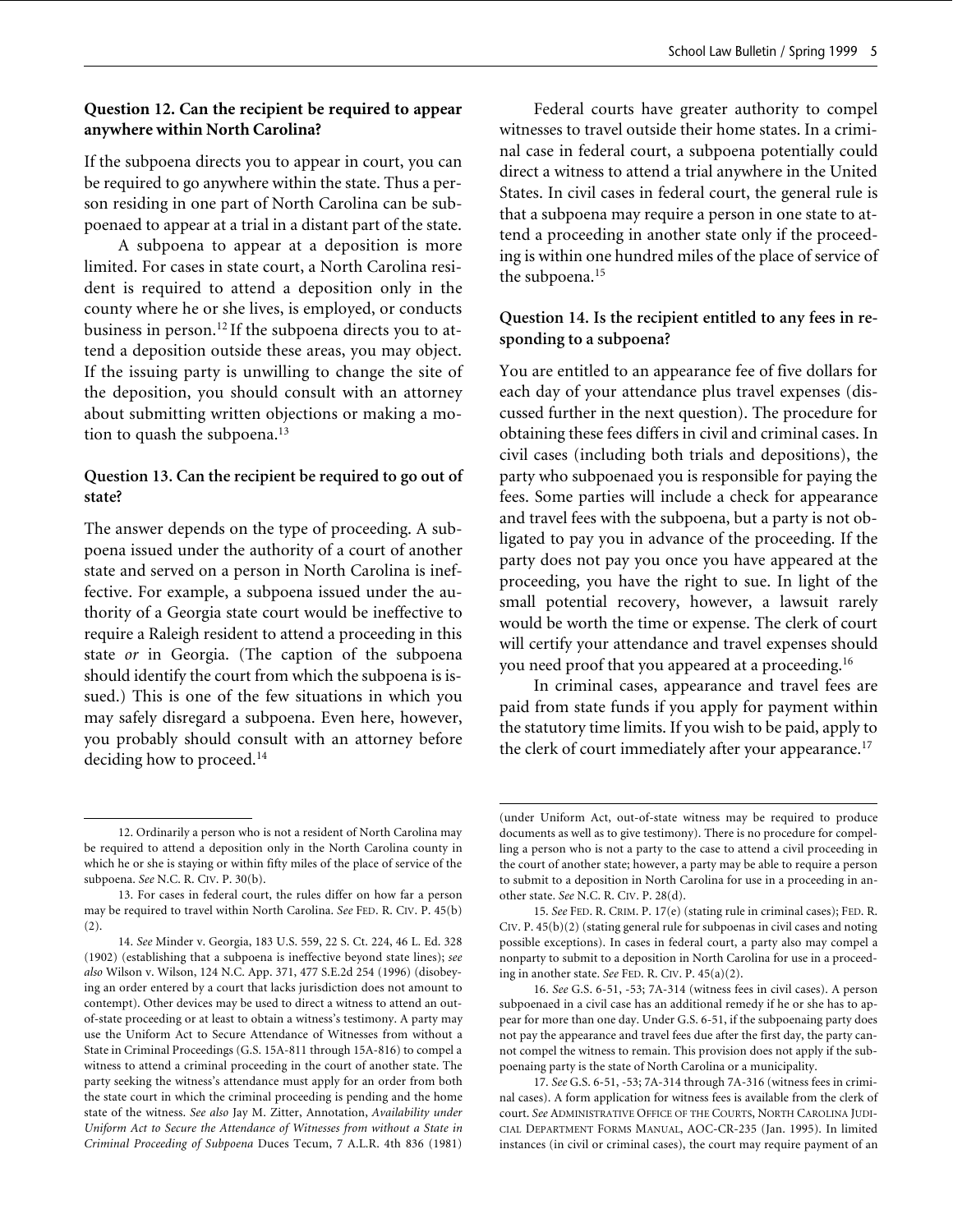Public school employees remain at full salary for any time they are absent from work while complying with a subpoena. An employee may keep the travel expense reimbursement, but the appearance fee is to be turned over to the school administrative unit. $18$ 

### **Question 15. What travel expenses can be recovered?**

If you reside within the county where you are required to appear, you are not entitled to receive any travel expenses. If you reside outside the county and *less than seventy-five miles* from the place of appearance, you are entitled to mileage reimbursement for each day of travel at the rate authorized for state employees. If you reside outside the county and *more than seventy-five miles* from the place of appearance, you are entitled to mileage reimbursement at the state rate for one round-trip; if you are required to attend the proceeding for more than one day, you are entitled to your actual expenses for lodging and meals (up to the maximum authorized for state employees) in lieu of daily mileage.19

### **Question 16. Is the recipient entitled to reimbursement for time spent in compiling records?**

In most cases, no. Although often burdensome, responding to subpoenas is considered a civic obligation, and normally neither you nor your employer is entitled to be reimbursed for time spent doing so. If a subpoena is unduly burdensome, however, you may move to quash it. In lieu of granting the motion, the judge may require the subpoenaing party to advance the reasonable cost of producing the records.20

You are not usually entitled to copying costs either. In most instances, you must produce the originals of the requested records, which you are entitled to get back (see Question 18, below, on complying with a subpoena for documents). In some circumstances, however, the party seeking the records may ask you to provide copies for his or her use, and you may ask the party to pay copying costs (assuming, of course, it is permissible for you to release the records).

#### expert witness fee, which may be significantly higher than the nominal appearance fee due most witnesses. *See* G.S. 7A-314(d); N.C. R. CIV. P.  $26(b)(4)(B)$ .

18. *See* 16 NCAC 6C.0404. 19. *See* G.S. 7A-314(b). 20. *See* N.C. R. CIV. P. 45(c)(2).

## **General Points to Consider in Responding to Subpoenas**

### **Question 17. What should one do upon receiving a subpoena for documents?**

You should first determine exactly what records the subpoena seeks, whether you indeed have them, and whether they are confidential. Only after you make these determinations will you be able to decide on an appropriate response. This part of the article reviews the general rules for responding to subpoenas and leaves to the concluding part the more specialized rules on subpoenas for confidential information.

The wording of the subpoena itself will tell you just what records it seeks. You must then determine whether you have "possession, custody, or control" of these records. *Possession* means actual, physical possession; *custody* and *control* mean that you have the right to obtain the records upon request. To comply with a subpoena, the person named in it must produce all of the requested records that are within his or her possession, custody, or control.

For example, assume you are the school's custodian of records and you receive a subpoena for all documents concerning a particular student. If you intend to comply, you would have to produce those records located in your own office (because they are within your actual possession) as well as those found in the school's files (because they are within your custody or control). You would not necessarily have to produce materials kept by individual employees, such as notes made by a teacher for his or her own use. Whether you have custody or control of those records would depend on the school's policies on records maintained by individual employees.<sup>21</sup>

### **Question 18. How does one comply with a subpoena for documents?**

To comply with a subpoena for documents, ordinarily you must appear at the proceeding with the requested records and remain there until the person who issued

<sup>21.</sup> FERPA recognizes that some records kept by teachers may not be readily accessible to others. Excluded from FERPA's definition of "education records" are records of instructional and other personnel that are in the sole possession of the maker and are not accessible or revealed to any other person except a substitute. *See* 20 U.S.C. § 1232g(a)(4)(B)(i). FERPA does not give parents or students a right to these records, but they still may be obtainable by a subpoena directed to the particular employee in possession of the records.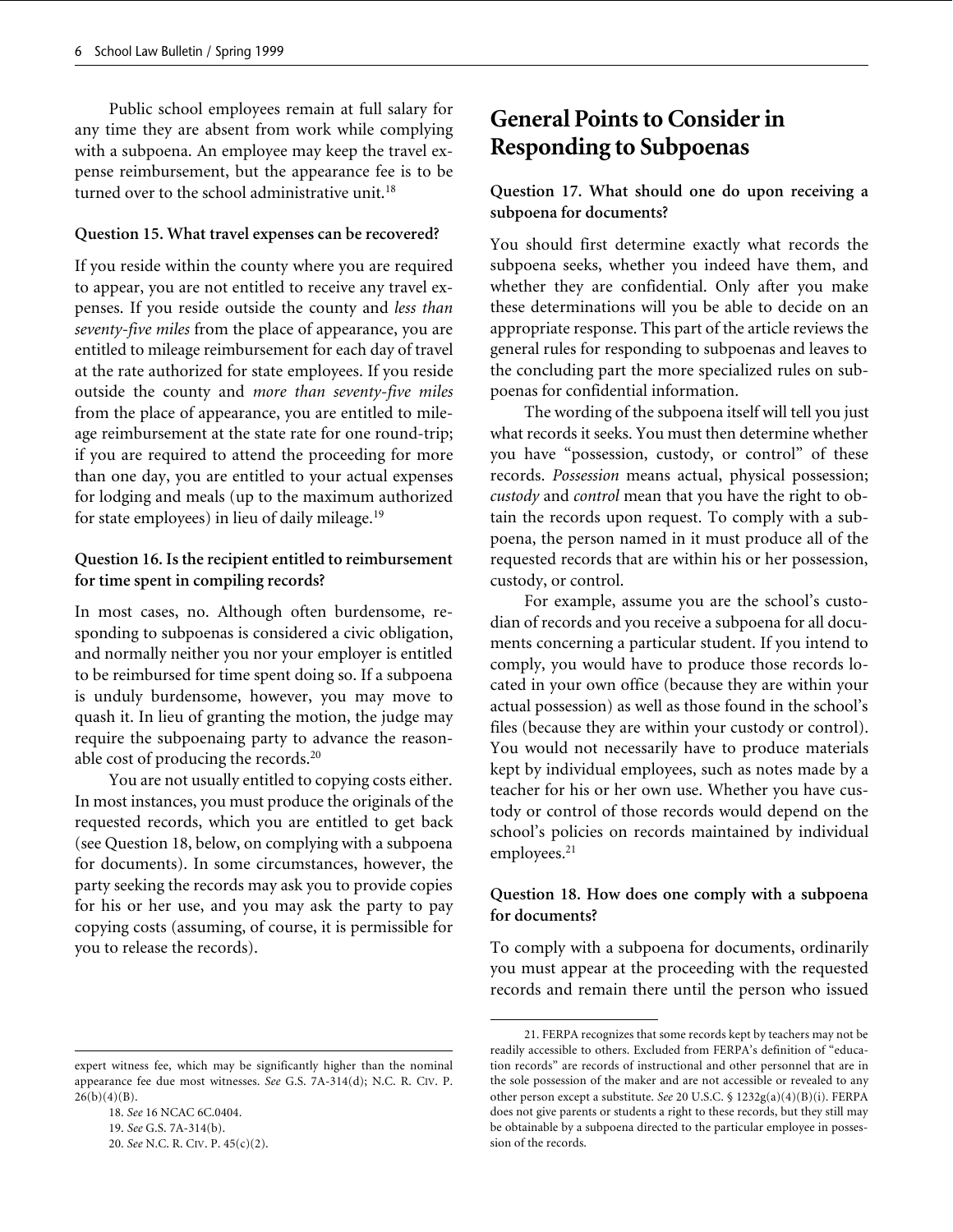the subpoena, or the court, excuses you. You must produce the originals of the documents (or, if you do not have originals, copies of the documents) unless the court or the subpoenaing party excuses production of the originals. If you do not have any of the requested documents, you still must appear at the proceeding, unless you have been excused from appearing.

If you are subpoenaed to a proceeding in court, you should make copies of any documents before you appear because the court may retain the originals while the case is pending. If you are subpoenaed to a deposition, the party who issued the subpoena is responsible for having copies made; he or she does not have a right to retain the originals.

Rule 45 of the North Carolina Rules of Civil Procedure contains an alternative "mail-in" procedure, which is available in limited circumstances. In lieu of appearing and producing the original documents, the person subpoenaed may send certified copies of the records, along with an affidavit of authenticity, to the judge presiding over the case (or the judge's designee, such as the court clerk). If the person subpoenaed does not have any of the requested documents, he or she may send an affidavit so stating.

The mail-in procedure is available only if (1) the subpoena is directed to a custodian of public records (or to a custodian of hospital medical records) *and* (2) the subpoena does not require the custodian to appear in person and testify. Under what circumstances a subpoena to a public school records custodian would satisfy the first condition is not entirely clear because Rule 45 does not define "public record."22 In any event, the second condition allows the party who issues the subpoena to eliminate the mail-in option by indicating in the subpoena that the custodian must appear and testify as well as produce documents. Even in those instances in which a school may use the mail-in procedure, it ordinarily should not do so if the subpoenaed records are confidential (see Question 26, below).

### **Question 19. Is there any other way to produce the records without appearing at the proceeding?**

Yes. The person who issued the subpoena may be willing to excuse you from appearing if you provide him or her with the records in advance of the proceeding. Generally you can agree to such an arrangement as long as the documents are not confidential. If the records are confidential, however, you should not disclose them to the issuing party in advance of the proceeding without the consent of the individual who is the subject of the records (see Question 26, below).

If you do have to appear, you should telephone the party who issued the subpoena. He or she may be able to give you a more specific time to appear, cutting down on your waiting time in court, or may be able to put you "on call," allowing you to remain at work or home until needed. When possible, have the issuing party put in writing any change in the time of your appearance.

### **Question 20. On what grounds can a subpoena for documents be contested?**

Probably the most common complaint about subpoenas (other than that they call for confidential information) is that they are too broad and impose too heavy a burden on the person who must respond. In legal terms, such a subpoena is "unreasonable and oppressive."<sup>23</sup> For example, a court might consider unreasonable a subpoena for all records of a student, without any limitation as to time, date, or contents, when the proceeding concerns a narrow part of the student's life.24

If you believe that a subpoena is too broad or burdensome, contact the party who issued the subpoena, or have your attorney contact the party, to determine whether he or she would be willing to narrow it. If you decide to contest the subpoena, you almost certainly will need the assistance of an attorney. The procedure for contesting subpoenas is briefly described here.

To contest a subpoena to produce documents in court, you must file a motion to quash or modify the subpoena. You must make the motion promptly after receiving the subpoena but in no event later than the time you are scheduled to appear.

<sup>22.</sup> One of the purposes of Rule 45 is to allow a party to introduce certified copies of certain records without further authentication at trial. Although Rule 45 appears to apply to public records without limitation, other evidence rules contain a more limited definition of what constitutes a public record. *See generally* 2 KENNETH S. BROUN, BRANDIS & BROUN ON NORTH CAROLINA EVIDENCE 174 & n.32 (5th ed. 1998) (noting that North Carolina Evidence Rule 902, which allows introduction of certain records without authentication, applies to limited kinds of public records).

<sup>23.</sup> *See* N.C. R. CIV. P. 45(c)(1) (stating grounds for quashing or modifying a subpoena).

<sup>24.</sup> *See generally* State v. Love, 100 N.C. App. 226, 395 S.E.2d 429 (1990) (quashing subpoena), *vacated sub nom.* Love v. Johnson, 57 F.3d 1305 (4th Cir. 1995) (federal court ruled that the trial court erred in quashing subpoena without first reviewing requested records to determine their relevancy).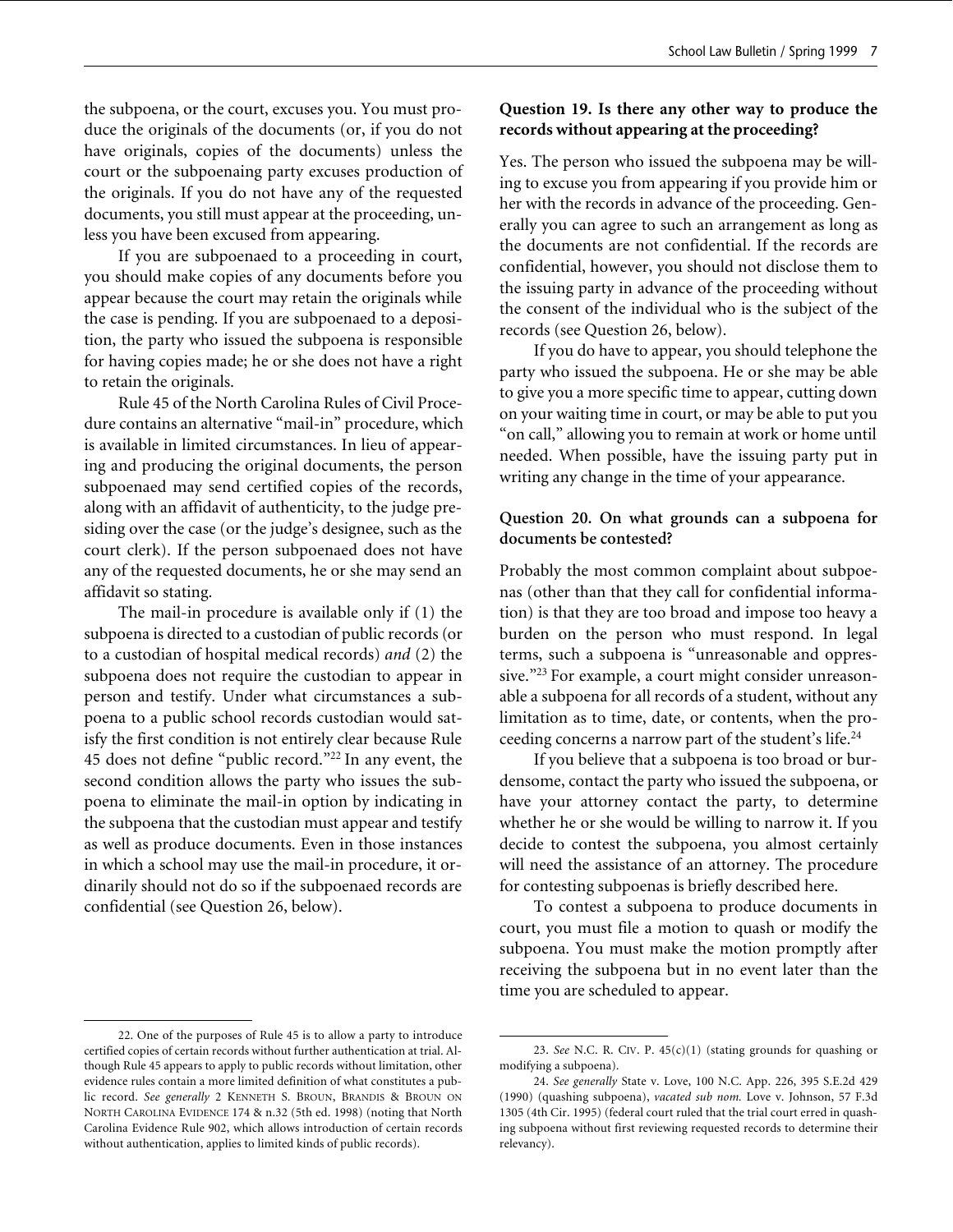To contest a subpoena directing you to produce documents at a deposition, you must file a motion to quash or modify within ten days after receiving the subpoena or, if you receive the subpoena less than ten days before the deposition, on or before the date of the deposition. Alternatively, you may contest a subpoena for a deposition by submitting written objections to the party who issued the subpoena. You must serve the objections on the issuing party within the same time frame allowed for motions to quash a deposition subpoena. It is then up to the issuing party to file a motion with the court to compel compliance.

### **Question 21. What if a subpoena arrives so late that it is impossible to compile the documents in time or attend the proceeding?**

If you cannot compile the documents in time, you or your attorney should call the party who issued the subpoena and try to work out an alternate arrangement. If you cannot reach a satisfactory arrangement, your best course is to go to the proceeding and explain why you could not assemble the documents. Alternatively, you may make a motion to quash if the subpoena is served so late and is so burdensome that it would be unreasonable to require compliance.<sup>25</sup>

The trickier situation occurs when you cannot attend the proceeding at all and do not have time to make any formal response. Rule 45 of the North Carolina Rules of Civil Procedure states that the failure to obey a subpoena may be treated as a contempt of court only if the failure is "without adequate cause." Courts have recognized that inability to comply with a subpoena is a defense to a charge of contempt.26 Thus if you truly cannot be present, you should be protected from a contempt charge. You should try to let the subpoenaing party know that you cannot attend and, if the subpoena is for a proceeding in court, let the clerk of court know as well.

# **Responding to Subpoenas for Confidential Records**

### **Question 22. How does one respond to a subpoena for confidential records?**

As with any document subpoena, you first must determine what documents the subpoena seeks (see Question 17, above, on determining the scope of a subpoena). If the subpoena calls for confidential records, you then must examine the particular statutes and regulations that apply to the records being sought. How you respond to the subpoena depends both on the rules governing subpoenas and the rules governing the particular records. The most important considerations are:

- whether you must notify the individual who is the subject of the records being subpoenaed; and
- whether the subpoena alone is sufficient authorization to disclose the records or whether more is needed.

The law is not uniform on the giving of notice. Some statutes require the issuing party to provide a copy of the subpoena to both the organization that has the records *and* the individual who is the subject of the records.27 Other statutes (such as FERPA) require the organization that receives the subpoena to notify the individual. Many statutes are silent on the question of notice.

Statutes also vary on whether a subpoena alone is sufficient authority for disclosure of records. Some statutes allow disclosure in response to a "subpoena," others in response to a "court order," and still others only upon "order of a judge." The different terms may dictate different responses.

### **Question 23. Under what conditions may student records be disclosed?**

The main limitations on disclosing student records are contained in FERPA. This federal law makes confidential all "education records," which with limited exceptions include all records related to a student. A school may disclose such records in response to a judicial order

<sup>25.</sup> *See* Ward v. Taylor, 68 N.C. App. 74, 314 S.E.2d 814 (1984) (quashing subpoena).

<sup>26.</sup> *See, e.g.,* United States v. Bryan, 339 U.S. 323, 70 S. Ct. 724, 94 L. Ed. 884 (1950); Desmond v. Hachey, 315 F. Supp. 328 (D. Me. 1970).

<sup>27.</sup> *See* North Carolina Financial Privacy Act, G.S. 53B-5; *see also* ABA STANDARDS FOR CRIMINAL JUSTICE: DISCOVERY AND TRIAL BY JURY § 11-3.1 commentary at 62 n.13 (3d ed. 1996) (finding that it would not be practicable for a party seeking records to serve interested third parties because it may not be evident who the interested parties are).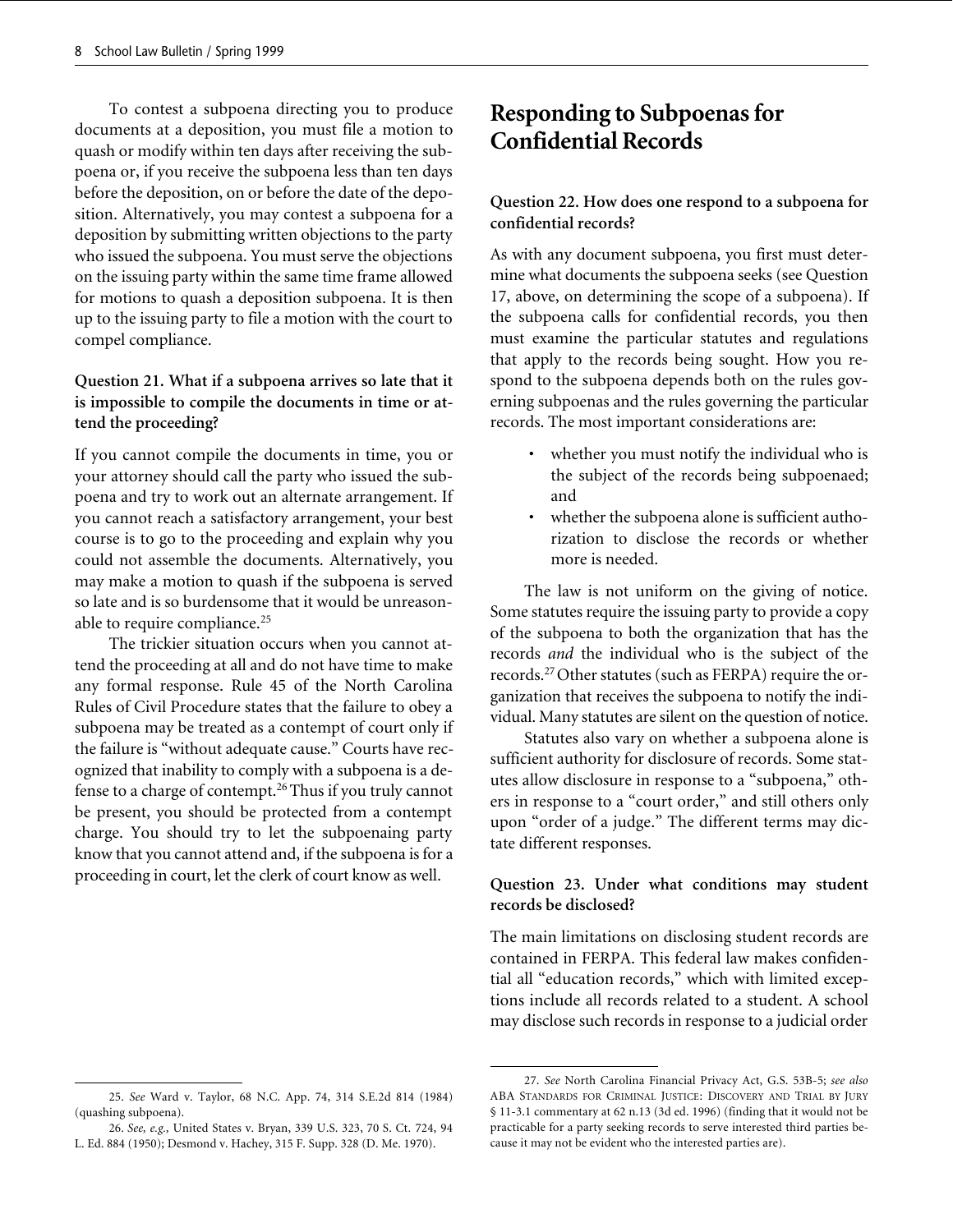or a lawfully issued subpoena if, before complying with the order or subpoena, the school makes a reasonable effort to notify the student's parents (or the student if he or she is eighteen years of age or older or is attending a postsecondary institution). The school also must make a record of any education records it discloses.<sup>28</sup>

### **Question 24. Does FERPA's notice requirement apply even when the subpoena is from a public entity, such as the Department of Social Services?**

Yes. Whether a subpoena is from a public entity or private person, schools ordinarily must give notice before complying. FERPA contains a limited exception to the notice requirement when the subpoena is for a law enforcement purpose. But this exception applies only if the party issuing the subpoena obtains an order prohibiting the school from notifying the person who is the subject of the records.<sup>29</sup>

### **Question 25. What are permissible responses to a subpoena for student records covered by FERPA?**

Although its notice and record-keeping requirements are mandatory, FERPA gives schools some discretion in how to respond to a subpoena. First, you may contest the subpoena. FERPA allows you to disclose student records in response to a subpoena, but it does not require that you do so. If you believe, for example, that the subpoena seeks information unrelated to the proceeding, you may make a motion to quash or, if the subpoena is for a deposition, submit written objections.30

Second, you may comply with the subpoena. After giving the required notice, you may appear at the proceeding with the requested records and, unless the student or another person contests disclosure, release the records when called as a witness.

Third, even though FERPA does not require that you obtain a judge's approval before releasing student records, you may want the additional protection of a judge's order. A variation on complying with the subpoena is to appear at the proceeding with the requested records, advise the judge that the records contain information protected by FERPA, and ask the judge to determine whether the records should be disclosed. If the records contain sensitive information, the judge may decide to review the records *in camera*—that is, in private, in his or her chambers—before deciding whether to release them.31 The judge also may require in the disclosure order that the parties who receive the records not reveal their contents except to those connected with the litigation.<sup>32</sup> You can advise the judge of these concerns about confidentiality when you appear at the proceeding, or your attorney can file a motion for a protective order ahead of time, asking the judge to review the records and enter appropriate orders to protect against undue disclosure.

The option of appearing at the proceeding and enlisting the judge's assistance in determining the extent and terms of disclosure is not feasible when you have been subpoenaed to a deposition because a judge is almost never present at a deposition. If you have concerns about disclosing the records (or the student or another person is contesting the subpoena and a judge has not yet ruled on the question of disclosure), you should contact your attorney about contesting the subpoena or moving for a protective order.

<sup>28.</sup> *See* 20 U.S.C. §§ 1232g(a)(4) (definition of education records), 1232g(b)(2)(B) (notice requirement), *and* 1232g(b)(4)(A) (record-keeping requirement). The Individuals with Disabilities Education Act, which governs records of disabled students, contains similar limitations on disclosure. *See* 20 U.S.C. § 1417(c); 34 C.F.R. § 300.571.

<sup>29.</sup> *See* 20 U.S.C. § 1232g(b)(1)(J)(ii). In very limited circumstances, a school may release education records to a public entity without a court order or subpoena. For example, FERPA allows schools to release records in connection with an emergency, and although the school still must make a record of the disclosure, it is not required to give notice. *See* 20 U.S.C. § 1232g(b)(1)(I). When the justification for releasing student records is a court order or subpoena, however, the school must comply with the notice requirement.

FERPA also permits schools to disclose information to certain agencies if the disclosure is authorized by state law and concerns the juvenile justice system. *See* 20 U.S.C. § 1232g(b)(1)(E); *see also* G.S. 7B-3100 (effective July 1, 1999, this statute replaces G.S. 7A-675(h) and, subject to FERPA's restrictions, permits information sharing pursuant to rules to be adopted by the Office of Juvenile Justice). The extent to which these provisions permit information sharing without a court order or subpoena and without notice to the affected persons is beyond the scope of this article.

<sup>30.</sup> *See* Zaal v. State, 602 A.2d 1247 (Md. 1992) (on school board's motion for a protective order, court weighed student's privacy interest

against need of party seeking information about the student); 5 JAMES A. RAPP, EDUCATION LAW § 13.04[8][b][xi][A], at 13-129 to 13-130 (1999).

<sup>31.</sup> *See, e.g., Zaal*, 602 A.2d 1247 (court may order *in camera* review of records with defense counsel present); People v. Manzanillo, 546 N.Y.S.2d 954 (Crim. Ct. 1989) (court directed defendant to draft subpoena for court's signature requiring production of documents for *in camera* review)

<sup>32.</sup> *See, e.g.,* Rios v. Reed, 73 F.R.D. 589 (E.D.N.Y. 1977). In some circumstances, a school may only transfer information to a third party on the condition that the party not disclose the information to others. *See* 20 U.S.C. § 1232g(b)(4)(B). When a school discloses student records pursuant to a court order or subpoena, it is not subject to this requirement. *See* 34 C.F.R. § 99.33(c).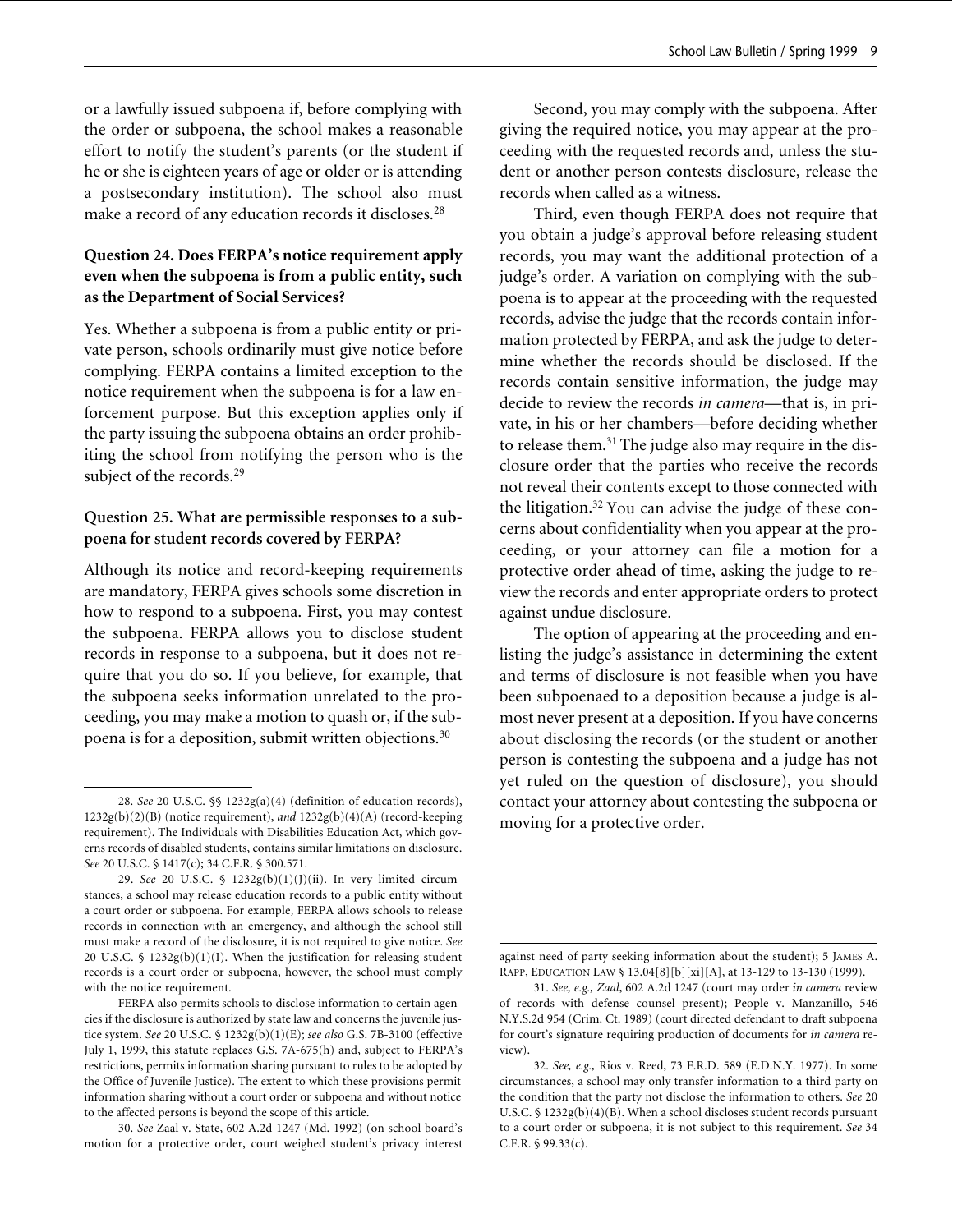### **Question 26. Can records covered by FERPA be disclosed in advance of the proceeding?**

Ordinarily, no. FERPA is intended to give individuals an opportunity to oppose disclosure of confidential information.33 Unless the parents or student consent, you should not release the records to the party who issued the subpoena in advance of the proceeding. Nor should you send the records to the court in lieu of appearing in person because the records could be disclosed without the individual having an opportunity to object.

### **Question 27. Are student records subject to disclosure restrictions in addition to those found in FERPA?**

Yes. FERPA establishes the *minimum* protection for student records. Particular information within student records may be protected by other laws, which may impose greater or at least different restrictions on disclosure. For example, under state law, information obtained by a school counselor in providing counseling services to a student is privileged. A subpoena alone is not sufficient to authorize release of this information. A judge must find that disclosure is necessary to a proper administration of justice and must order that the information be disclosed.34

Information about a student that a school receives from other agencies may be protected by additional "redisclosure" rules. In other words, the school may have to follow the confidentiality laws governing the agency that provided the school with the information. For example, if a school receives information about a student's treatment at a federally assisted substance abuse program, the school, if called upon to release that information, would be subject to federal restrictions on disclosure. Under federal law, disclosure ordinarily is not permitted in response to a subpoena unless the pa-

```
34. See G.S. 8-53.4.
```
tient receives notice of the request for records and a judge thereafter finds good cause for disclosure.<sup>35</sup>

In short, in responding to subpoenas for student records, you must be conscious of both FERPA's restrictions on disclosure and other laws regulating information within those records.

### **Question 28. How does one respond to a subpoena calling for records that may be disclosed only upon order of a judge, such as records subject to the counselorstudent privilege?**

Your options in this situation are similar to those available to you when the records are covered by FERPA alone. In most situations, you must still give notice of the subpoena to the parents or student because the records will meet FERPA's definition of education records. As with records covered solely by FERPA, you may contest the subpoena, although you are not required to do so. You may also comply with the subpoena by appearing at the proceeding with the requested records.

The principal difference here is that you *must* await an order of the judge before releasing the records. Thus if you receive a subpoena to appear in court and you intend to comply, you should go to the proceeding with the requested records, advise the judge that the records are subject to the counselor-student privilege or some other restriction on disclosure, and state that you cannot release them without an order from the judge. Only if the judge orders you to disclose the records (or the student consents to disclosure) may you safely do so.<sup>36</sup>

When the subpoena is for a deposition, you cannot appear at the proceeding and ask for a ruling by the judge because no judge will be present. Consequently, you should consult an attorney about contesting the subpoena.

### **Question 29. Under what conditions can personnel records be disclosed?**

Disclosure of personnel records is governed primarily by state law, which with limited exceptions makes confidential all information in an employee's personnel file. Under G.S. 115C-321, a person may examine school

<sup>33.</sup> *See* 34 C.F.R. § 99.31(a)(9)(ii) (schools must give notice in advance of compliance "so that the parent or eligible student may seek protective action"). The parties to the proceedings and even the organizations that maintain the records may not have as strong an interest in protecting the information as does the individual who is the subject of the records. The parties to the case may not even have standing to object to production of the records if they do not have any proprietary or confidentiality interest in the records. *See* United States v. Tomison, 969 F. Supp. 587 (E.D. Cal. 1997); 2 G. GRAY WILSON, NORTH CAROLINA CIVIL PROCEDURE 102 (2d ed. 1995); *see also* New York v. Weiss, 671 N.Y.S.2d 604 (Sup. Ct. 1998) (although the prosecutor in the case did not have standing to object to a subpoena for a third party's records, the court had the inherent authority to limit the release of records that had no bearing on the trial).

<sup>35.</sup> *See* 42 U.S.C. § 290dd-2; 42 C.F.R. §§ 2.64, 2.65.

<sup>36.</sup> G.S. 8-53.4 states that the *student* may waive the counselorstudent privilege; unlike FERPA, it contains no provision on parental consent to disclosure. Whether parental consent is sufficient to authorize a school to disclose information protected by confidentiality laws other than FERPA, or whether the student's consent must be obtained, are questions beyond the scope of this article.